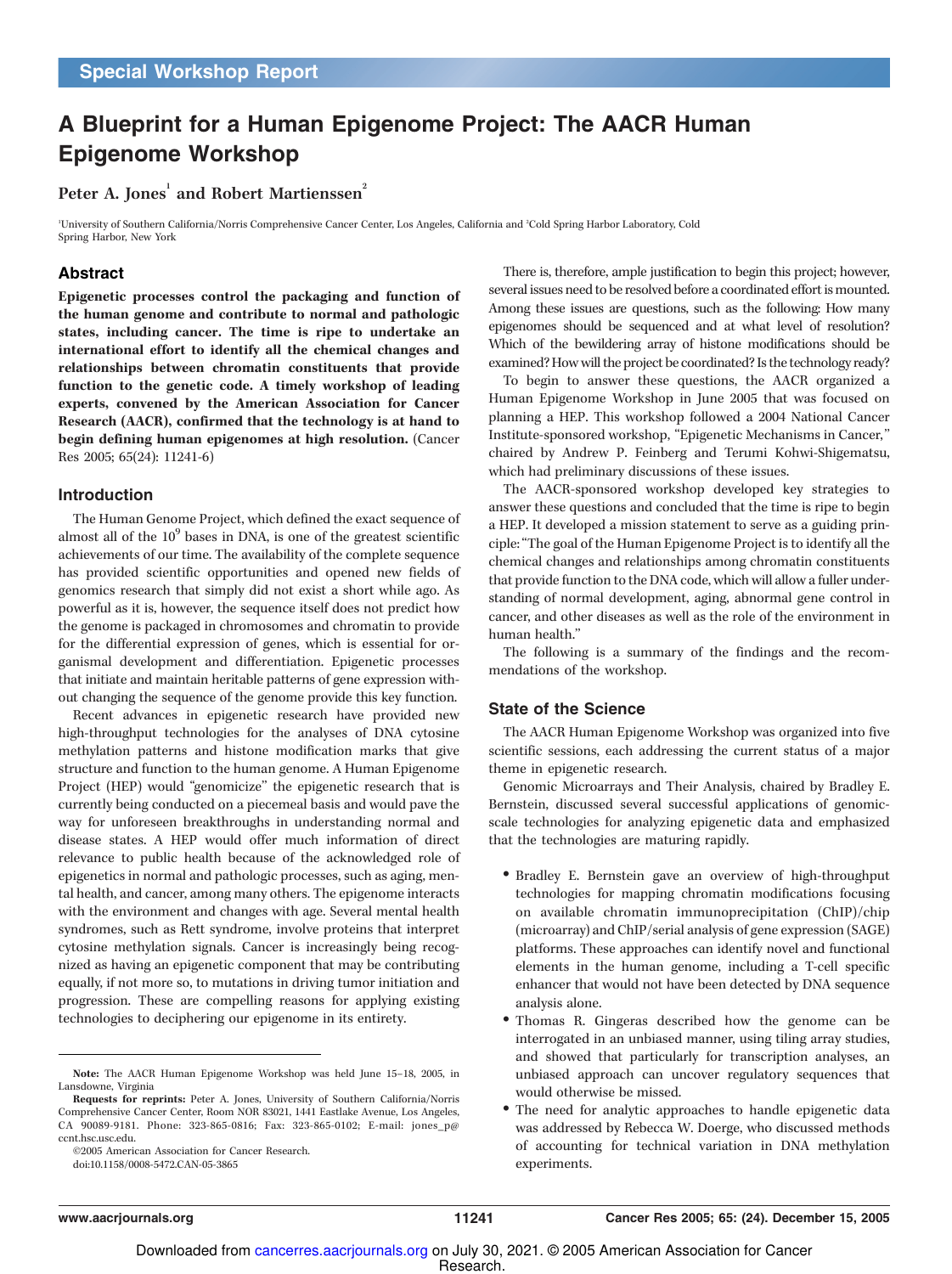. Paul Flicek reported that he will head a recently created team focusing on the incorporation of epigenetic data into Ensembl, a joint project between the EBI and the Wellcome Trust Sanger Institute, to develop a software system that produces and maintains automatic annotation on selected eukaryotic genomes.

DNA Methylation Analysis was chaired by Stephan Beck.

- . Stephan Beck and Florian Eckhardt presented updates on the European Union– and Wellcome Trust–funded HEP, which aims to ''identify, catalog, and interpret the DNA methylation profiles of all human genes in major tissues.''
- . One of the more surprising themes to emerge concerning DNA methylation was that, in contrast to conventionally accepted dogma, CpG islands and gene promoters are frequently methylated in normal tissue.
- . Kunio Shiota presented a genome-wide analysis of tissuespecific differentially methylated regions in the mouse, which should provide a valuable basis for comparison in a HEP.
- . Hiroyuki Sasaki showed how DNA methyltransferases contribute to genomic imprinting.
- . Manel Esteller showed surprising epigenetic variability in identical twins.
- . Andrew P. Feinberg described rapid recent advances in epigenomic technology, including array-based methylation analysis, ChIP/chip, and SAGE-linked methylation and chromatin analysis. He also emphasized the importance of epigenetic analysis of normal tissue and the idea that epigenetic changes may precede genetic changes in cancer. In addition, the work emphasizes the importance of understanding the epigenetic basis of stem cell alterations for increasing cancer risk.

Chromatin Modification, chaired by Thomas Jenuwein, described a joint effort of German and Austrian groups that has comprehensively mapped histone modifications on mouse chromosome 10 and the plans for a project to map mouse chromosomes 6, 8, 18, 19, and X.

- . Several speakers presented data showing the essential role of histone modification in imprinting. Robert Feil showed specifically that methylation of histones in an imprinting control region is responsible for regulation of a cluster of imprinted genes on chromosome 7.
- . Histone methylation and acetylation have been most frequently studied to date, but studies presented by Shelley L. Berger showed that additional marks, including phosphorylation, ubiquitylation, and sumolyation also influence gene expression in Saccharomyces cerevisiae.

Model Organisms/CpG Islands, chaired by Philip Avner, pointed out the use of model organisms to a HEP. Model organisms provide a means of getting from correlation to causality by intervening experimentally in ways not possible in humans.

. Anne C. Ferguson-Smith described how mammalian-imprinted domains provide a powerful paradigm for functional investigations of the epigenetic control of normal and abnormal gene expression. In particular, she emphasized the role of small and large noncoding RNAs in epigenetic control, and that epigenetically repressed states can occur in the absence of DNA methylation at promoters. She also presented a method of manually preparing tiling arrays, allowing 94% coverage through a 150-kb region consisting of 45% repeats.

. William A. Held presented data indicating there are many tissue-specific differentially methylated regions (TDM) in the genome. Identification of 150 TDMs indicates that almost 60% are in CpG island gene promoter regions, and that they are likely to have an important role in tissue-specific gene expression.

Disease States was chaired by Stephen B. Baylin; he pointed out that although epigenetics plays a prominent role in cancer, it undoubtedly is important in many other diseases as well. He also emphasized the importance of examining cancer as a disease not only of altered methylation, but also of altered chromatin structure. Aberrations in methylation lead to abnormalities in tightening or loosening of chromatin that directly affect gene expression.

- . Analysis of the colon cancer cell line HCT 116, presented by Stephen B. Baylin, showed that these cells contain four genetic mutations in  $\beta$ -catenin, transforming growth factor  $\beta$  receptor, MLH1, and  $p16$ . Fourteen genes, however, were silenced by hypermethylation, including the wild-type allele of  $p16$ , an important tumor suppressor.
- . Methylation status was also shown to have predictive value. Data from Peter W. Laird showed that in 148 human breast carcinomas, methylation of the estrogen receptor gene correlated with increased survival in response to tamoxifen and was a better predictor of response than hormone receptor status itself. These results were obtained using the highthroughput method, MethyLight.
- . Toshikazu Ushijima presented a study of DNA methylation in 140 neuroblastoma cases, which showed that poor prognosis correlated almost exclusively with high methylation of a particular CpG island. He also presented data showing that Helicobacter pylori, believed to be a causative agent of gastric cancer, induces aberrant methylation.
- . Joseph F. Costello presented a large-scale integrated genomic and epigenomic analysis of 25 brain tumors that showed the putative tumor suppressor gene Wnk2 was silenced by DNA methylation much more frequently than it was lost to deletion. Of



Figure 1. Comparative contributions of genetic and epigenetic mechanisms to genetic alterations in analysis of 25 brain tumors by array comparative genomic hybridization and restriction landmark genomic scanning. The proportion of loci affected by methylation (light blue, partial methylation; dark blue, homozygous methylation) and copy number change (gray, deletion; yellow, gain; orange, gain but methylated) and convergence of deletion and methylation (red). Modified and reproduced with permission of Nature Genetics (1).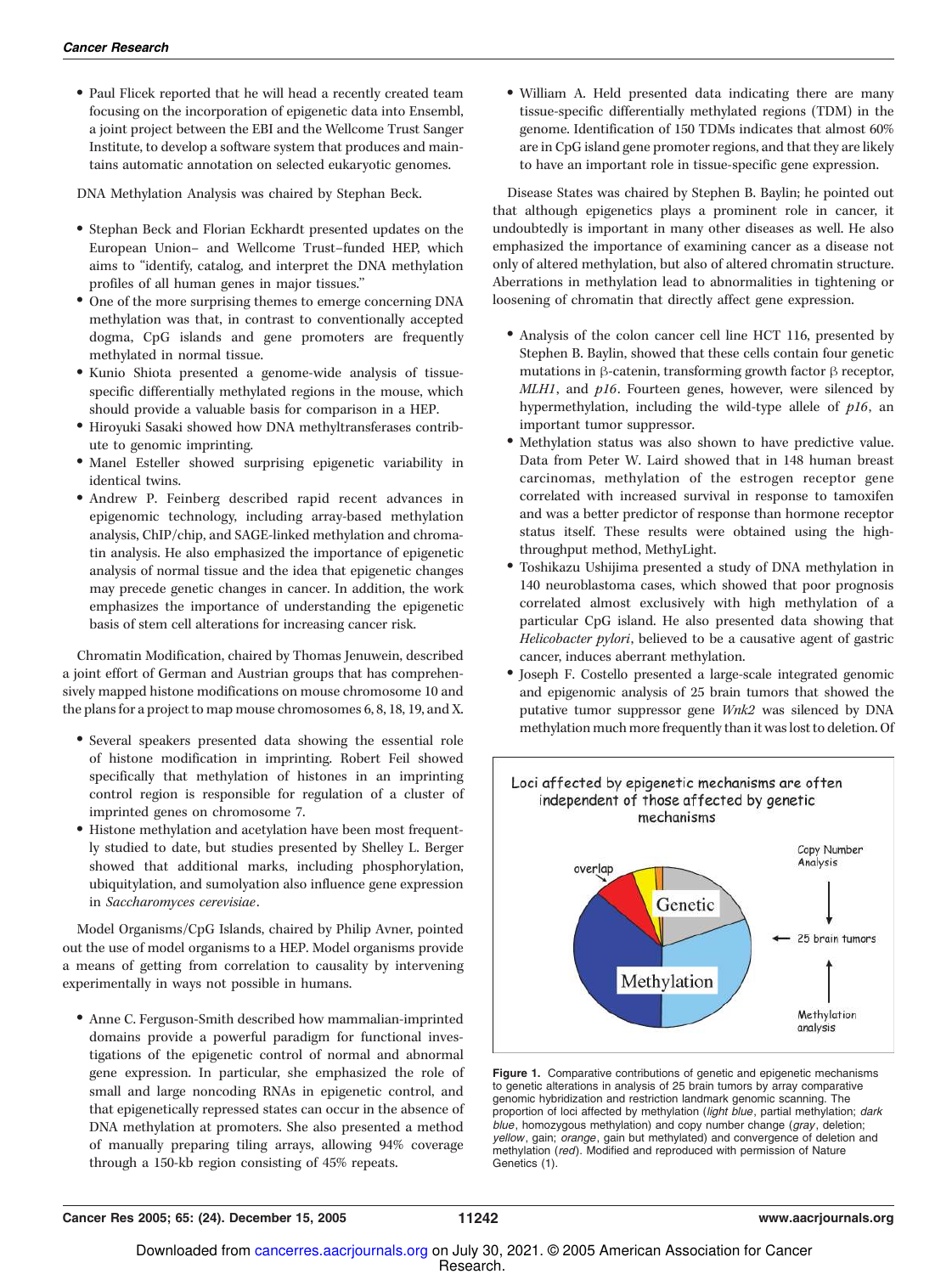the loci tested for genetic (copy number) change and epigenetic (aberrant methylation) change, 67% were not affected by either type of mechanism. Of those that showed alteration (Fig. 1), 66% were due to methylation, 18% were due to deletion, and 7% showed deletion of one allele and methylation of the other (1).

Loss of imprinting (LOI) at the IGF2 locus is correlated with a 5-fold increase in incidence for colon cancer. Andrew P. Feinberg presented data showing that in a mouse LOI model, tumors are more numerous and larger, and increased numbers of undifferentiated cells are found in the intestine, suggesting that LOI results in a prolonged undifferentiated state, providing a larger pool for transformation.

In addition to DNA methylation, histones and the proteins that modify them carry an enormous amount of epigenetic information. Manel Esteller presented data showing that histone methylation and acetylation marks correlate with progression in 90% of the patients with colon cancer whom his group studied.

In summary, it is becoming evident that cancer cannot be comprehensively understood or addressed in the clinic unless the scope of the epigenetic effect on cancer is revealed. It is worth noting that in addition to its role in contributing to a more complete understanding of cancer, a HEP would also have relevance to many other scientific areas, including stem cell therapies, developmental biology, neurologic disorders, and a host of other diseases.

#### Developments in Epigenomic Technology

Technologies designed to examine epigenetic phenomena at the genomic level have shown remarkable progress over the last few years. Not only is the technology capable of sustaining genomic efforts, but several groups are already engaged in genome-scale projects that are delivering new insights into epigenetic mechanisms. In addition, there is a concordance of results in that different labs using different approaches are obtaining similar results, which is encouraging evidence of the validity of these new techniques. Furthermore, these results are leading to shifting paradigms concerning the epigenetic code, indicating that genomescale efforts are not only possible, but are also necessary if the field of epigenomics is to advance.

Chromatin immunoprecipitation/chip methodology. Probably the most broadly used technology to examine histone modifications is the ChIP/chip methodology, in which the products of ChIP are applied to microarrays. Histones tails are subject to a number of chemical modifications believed to influence higher order chromatin structure and function. In ChIP/chip experiments, cells are typically fixed, cross-linking DNA and histones, and then sonicated to fragment the chromatin into pieces several nucleosomes in length. The resulting cell lysate is treated with antibodies targeting particular modifications, and the chromatin is collected and amplified, most often using PCR-based methods or in vitro transcription. This material is hybridized to genomic microarrays, available from several commercial sources, and the results are analyzed with regard to any number of questions to determine where histone modifications line up in the genome or how they differ when cell types are compared.

Alternative systems employing constructs in which biotin tags were attached to histones, which were pulled down with streptavidin and analyzed on arrays, have also yielded spectacular insights into epigenomic organization. This was described by Steven Henikoff and Christian Beisel.

High-throughput DNA methylation analysis. DNA methylation is currently being analyzed using genomic microarrays and bisulfite sequencing. In a pilot phase of the European HEP, published in November 2004 (2), the effort successfully analyzed 253 loci covering 90 genes within the human MHC by bisulfite sequencing, identifying methylation variable positions in six tissue types. Data were verified by mass spectrometry, and agreement was close to 90%. Phase I of the project is currently underway, and >5,000 loci on four chromosomes (6, 13, 20, and 22), covering  $\sim$  10% of human genes, are expected to be completed by Fall 2006. Moreover, the effort identified methylation markers with clinical significance for colon and breast cancer.

Jeffrey A. Jeddeloh, of Orion Genomics, LLC, described an alternative to bisulfite sequencing based on genome partitioning technology. The company had initially developed this technology to sequence plant genomes but was now applying it to the human genome. These technologies, such as MethylScope, sort a randomly fragmented genome into methylated and unmethylated populations employing the restriction enzyme McrBC. Sorted material is hybridized to genomic DNA tiling arrays developed by NimbleGen Systems, Inc. Blood DNA from four age- and race-matched individuals is being analyzed, with one twelfth of the first genome currently completed. Calculation suggests that the final analysis, expected soon, will deliver methylation occupancy data for >80% of the entire genome, as well as the majority of the unique/single-copy portion. These data will be made publicly available when completed.

The technologies that have been developed to date are not without challenges, but none seem intractable. Probably the most significant difficulty concerns the specificity and consistency of antibodies available for ChIP. Commercially available antibodies are polyclonal, and several groups reported variations in products from the same company over time. Some groups have seen success with monoclonals, whereas others have experienced difficulties. Frequent occurrence of coincident markers (e.g., acetylation and trimethylation of Lys4 on active chromatin) provides a measure of internal control and ameliorates the problem somewhat. The difficulty of antibody specificity should be resolvable, but the scale of the issue renders it unlikely to be tackled by one group alone. Standardized reagents would constitute a likely benefit of a HEP that would help to push the field forward.

Also mentioned were the computational challenges presented by the amounts of data being collected. As was pointed out, the Human Genome Project gathered data that were more or less linear and could be analyzed using digital methods. A HEP effort, however, would require the analysis of data that are orthogonal in nature, owing to the fact that there is not just one epigenome: epigenetic states vary between tissues, among individuals, and in healthy versus disease states. This variation is in fact the essence of the epigenetic code, which makes it so vital to collect and analyze epigenetic data. Several computational groups are already engaged in developing tools to handle these data sets. And as was the case with the Human Genome Project, new tools will no doubt continue to evolve as the technology and biology progress. Most likely, the establishment of a formal HEP would drive the further development of technology.

Bioinformatic strategies for the epigenome was the subject of a previous workshop in December 2004, organized by Denise Barlow and Robert Martienssen at the Banbury Center, Cold Spring Harbor, NY. Many of the issues raised then, including the scope and rigor of analysis required for data collection and interpretation, were further explored at that workshop.

Perhaps the most encouraging aspect about the new technologies is that they are already informing biological questions and leading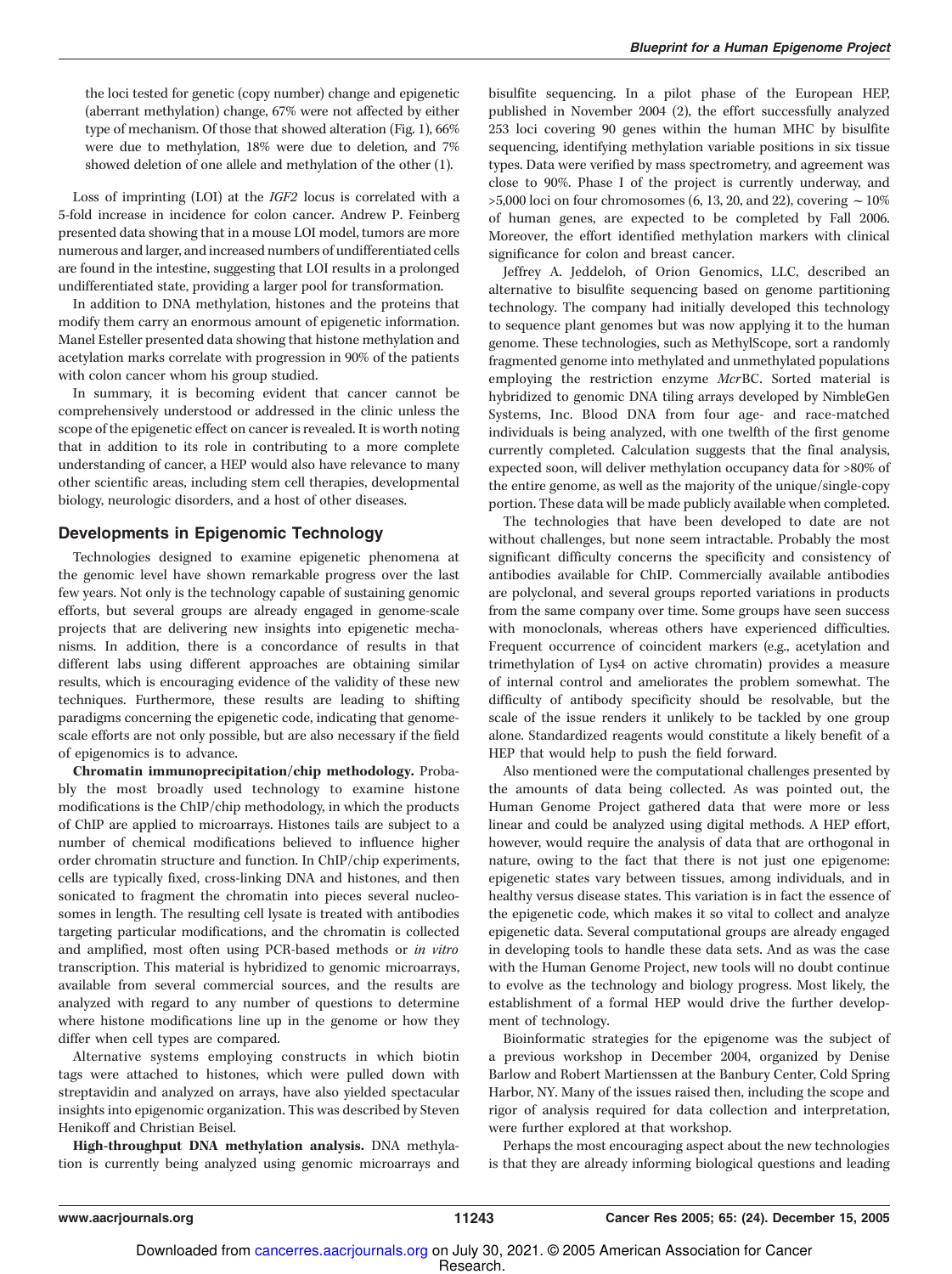the field to question some of its paradigms. Among these is the dogma that CpG islands and gene promoters are not methylated in normal tissue. John M. Greally showed that a surprisingly high proportion of CpG islands are in fact methylated, as many as 40%, depending on the tissues studied. Several ChIP/chip studies showed that some modifications to histones are actually occurring slightly downstream of transcription start sites, not directly over the sites as previously believed; these results have implications for understanding the role of histones in transcription initiation. These shifting paradigms are the direct result of studies taking a global view of epigenetic marks in different cell types and show that a comprehensive effort is now needed to advance our understanding of the epigenetic code and its function in normal and disease states.

#### The Way Forward: Potential Structure of a Human Epigenome Project

It is important to emphasize that there is not one ''epigenome,'' but rather many different "epigenomes" that define normal and disease states. Deciphering these epigenomes will tell us not only how the genome is packaged, but, more importantly, comparative assessment will also indicate how it is functionally organized into states that allow for differential output in specific tissues. Furthermore, knowledge of the baseline in differentiated tissues is also essential to understanding genomic function. In view of the fact that several disease states, particularly cancer, have been directly linked to epigenetic changes, it is now timely to mount such an international undertaking.

Reference epigenomes. There are in fact many epigenomes, necessitating the need to define a subset of epigenomes to be determined at a high level of resolution. The premise is that a limited number of normal cell types can be chosen and characterized at every level: everything that can now be measured (all methylation sites on the DNA and all chromatin marks) would be cataloged.

Which cell types to choose and whether cell lines or primary tissues should be used would have to be agreed upon. The amounts of material necessary for certain experiments (ChIP/chip typically requires on the order of 5 mg of chromatin) might necessitate the use of cell lines. Cell lines also offer the benefits of ready availability and some degree of standardization; however, there is some question as to their relevance to real biological situations. Particularly, with regard to epigenetic states, a relatively high level of variability might be introduced in different handling situations.

One potential source of primary tissue is peripheral blood cells, which could be collected and sorted to obtain fairly homogeneous populations. An additional advantage is that stem cell and developmental biology has been studied fairly extensively in the hematopoietic system, and lymphocytes are banked in many locations. Therefore, data emanating from a HEP could be readily extended upon by investigators outside the field, which would leverage results.

An alternative source of primary tissue might be fibroblasts cultured from foreskins, which are readily available and, being at an early developmental stage, could be expected to display less individual epigenetic variation than tissues from older individuals. Cultured human fibroblasts are relatively stable in culture, are relatively homogeneous, and never undergo spontaneous transformation. A limitation would be gender restriction; placental tissue could offer similar benefits and limitations.

Second-tier resolution. In addition to reference epigenomes, a second set of samples would be analyzed at lower resolution. Single nucleotide resolution is not necessary to obtain meaningful information about comparative epigenetic states. Techniques, such as ChIP/chip and MethylScope, can point out and direct investigation to regions of the genome to which ''drill-down'' techniques can then be applied. Bisulfite sequencing remains the gold standard for single nucleotide resolution, but resolution at that level may not be necessary or even appropriate to obtain meaningful information about regions of chromatin. Roland Green suggested that a multitiered approach could begin immediately on a variety of tissues, such as several cancers, young and aging brain tissue, and samples from a metabolic disease, among others. This approach would result in a small number of epigenomes being analyzed at single nucleotide resolution; then a progressively larger number of epigenomes would be examined using methods of decreasing resolution (Fig. 2).

Such a HEP would begin to answer some of the most fundamental biological questions that epigenetics can address: What are the marks that distinguish a proliferating cell from a differentiating cell? Which marks might account for aging and for disease?

Wider functional/mechanistic implications. In addition to settling the issue of tissues and cell types to examine, the regions of the genome to be surveyed must be determined. One possibility is to include all known promoters and start sites that have been associated with differential methylation. Many additional start sites exist both within genes and in intergenic regions, however, and the functions of these are currently unknown. They need to be determined if a complete picture of gene expression is to be assembled. Investigators working on issues of imprinting are not necessarily concerned with promoter regions. Eric D. Green described how the National Human Genome Research Institute has recently chosen regions for analysis in a "cross-section" of the genome for the ENCODE project (Encyclopedia of DNA Elements). ENCODE is annotating 30 Mb constituting 1% of the human genome across 44 regions. Fourteen of these, ranging from 0.5 to 2 Mb, were manually selected based on the existence of current data sets; the remainder, in 0.5 Mb fragments, were computationally selected to represent areas of high, medium, and low gene content and human-mouse sequence conservation.



Figure 2. Proposed multitiered organization for a HEP.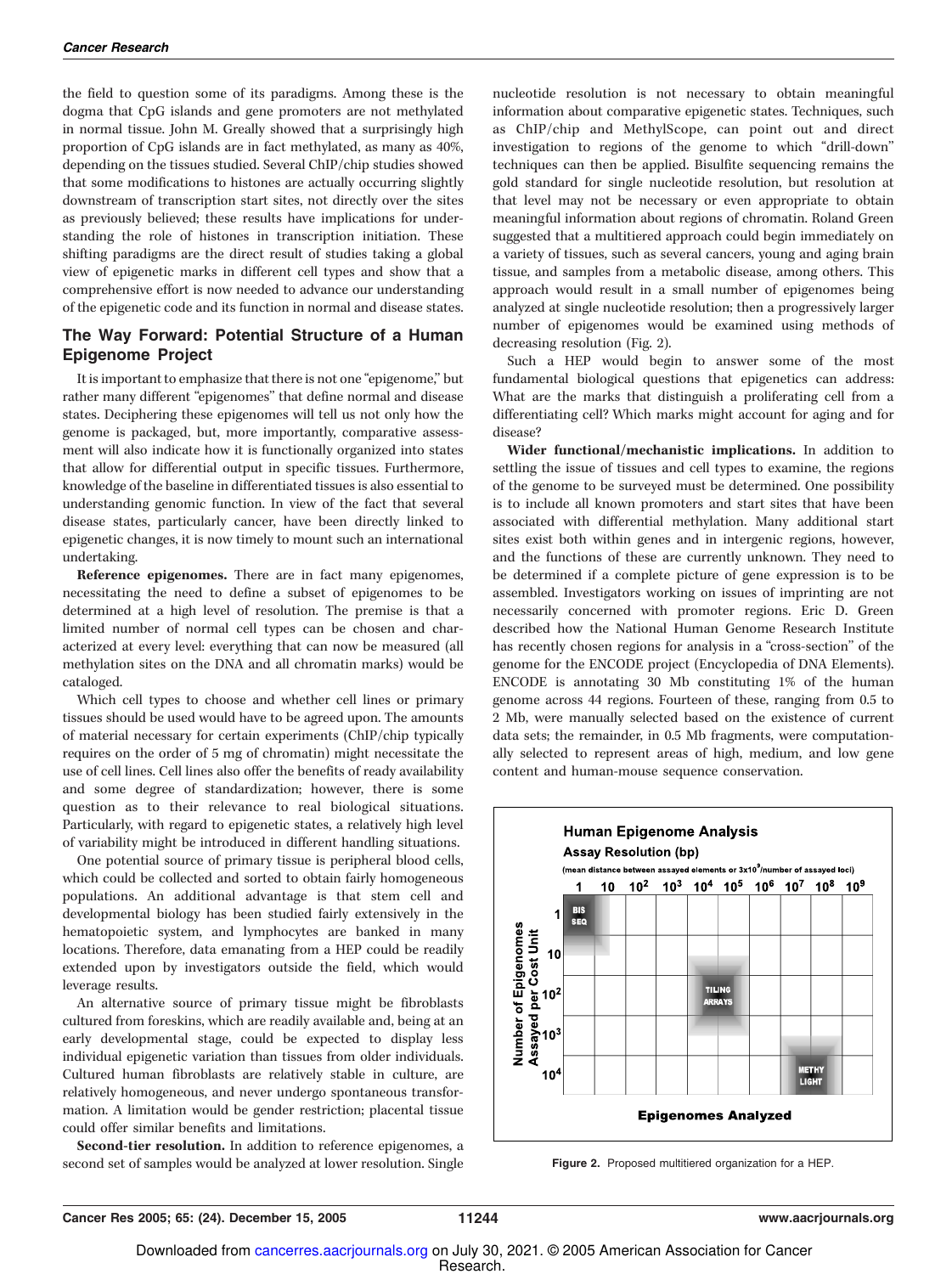In addition to cataloging modifications, it will also be necessary to engage in mechanistic studies. The presence of active marks on chromatin correlates fairly well with transcription, but so-called repressive marks do not necessarily correlate, at least at the resolution of the studies undertaken thus far. Information is not yet readily available for issues, such as the importance of timing, the sequential addition of marks to histones and DNA, and how these marks might interact in synergistic fashions in ''chromatin landscapes.'' Speaking metaphorically, Hiroyuki Sasaki said, ''We need to understand which genes are on the desktop, which are on the bookshelf, and which are in a locked filing cabinet.'' Also critical is defining the mechanism of memory: of how marks are retained through mitotic and meiotic cell division.

Many of the questions that a comprehensive study of the Human Epigenome would explore are relevant but not limited to concerns of cancer research. They include issues of high interest to the public at large, such as the use of stem cell therapies. Particularly regarding the safety of such therapies, epigenomic profiling before cell replacement could confirm that the differentiated state is the correct one and could also be used to detect any potentially malignant epigenetic changes. One could make the argument that it will not be safe to implement therapies resulting from therapeutic cloning until these issues are addressed. In describing the importance of epigenomics to the general public, the intersection of the field with philosophical issues of nature versus nurture should be emphasized. Studies of identical twins have shown that 3-year-old twins share very similar profiles of global gene expression, but that by age 50, their profiles differ as widely from one another as they do from unrelated individuals in the general population (Manel Esteller). Therefore, epigenetic marks can be described as marks of experience; they contribute to differentiating us from our younger selves.

#### Action Plan to Advance the Human Epigenome Project

It will be essential to inform and educate the public and decision makers about the overriding importance of this field for the prevention, detection, diagnosis, prognosis, and treatment of cancer and other diseases. It is clear that an international HEP is needed, and encouraging collaborations and partnerships with scientists around the world who have a shared interest in this field will be essential to its success. These collaborations should include scientists focused on normal and disease states from a variety of disciplines.

The envisioned strategy should include:

- . Scientific collaborations. The workshop participants recommended that the AACR form a Human Epigenome Task Force, which will design a platform for collaborative initiatives based on defined breadth, scope, and depth of feasible short-term and long-term research objectives.
- . International partnerships. Any U.S. epigenomics effort should coordinate with, and take into account, projects that are currently underway in other parts of the world. In Europe, for example, there are four large-scale ongoing projects. Although the Japanese government has not launched an official project, there is an active epigenetic research community in Japan.
- . Communication and collaboration. The AACR should coordinate efforts to keep the general public informed about the

importance of a HEP to the conquest of cancer. Interactions across all interested sectors, such as academia, government agencies, industry, and the patient advocacy community, especially stakeholders and decision makers in the U.S. and abroad, are strongly advised to accelerate progress in this area. The AACR is eager to work with the U.S. National Cancer Institute, the U.S. National Human Genome Research Institute (agencies at the U.S. National Institute of Health), the Wellcome Trust Sanger Institute, the European Union, and with other relevant agencies around the world to explore the challenges that need to be addressed and resolved to move this project forward. Collaborations are especially timely as the National Cancer Institute is holding a second workshop in late Fall 2005, chaired by Andrew P. Feinberg and Peter A. Jones, on defining the human epigenome.

In summary, the time is now ripe for the scientific community, and all others interested in solving the problems of cancer and other intractable diseases, to join in a coordinated effort in support of a HEP. Our growing knowledge of epigenetic mechanisms suggests that this complex network of molecular signals that regulate gene activity has vast implications for understanding the initiation, growth, and spread of cancer. Furthermore, the technologies needed to examine epigenetic changes at the genomic level have advanced sufficiently to facilitate the success of this project. Such an effort should be launched as soon as it is feasible so that thus, we may begin to unravel the role played by epigenomic forces in cancer and other diseases.

#### AACR Workshop on the Human Epigenome Speaker and Participant List

Peter A. Jones and Robert Martienssen, Co-Chairpersons

| Grace S. Ault                      | Joseph F. Costello                     |
|------------------------------------|----------------------------------------|
| <b>National Cancer</b>             | University of California               |
| Institute                          | San Francisco, CA                      |
| Bethesda, MD                       |                                        |
|                                    | Jennifer Couch                         |
| Philip Avner                       | National Cancer Institute              |
| <b>Institut Pasteur</b>            | Rockville, MD                          |
| Paris, France                      |                                        |
|                                    | Rebecca W. Doerge                      |
| Stephen B. BayIin                  | Purdue University West                 |
| Johns Hopkins University           | Lafayette, IN                          |
| Baltimore, MD                      |                                        |
|                                    | Florian Eckhardt                       |
| Stephan Beck                       | Epigenomics AG                         |
| Wellcome Trust Sanger<br>Institute | Berlin, Germany                        |
| Cambridge, England                 | Manel Esteller                         |
|                                    | Centro Nacional de                     |
| Christian Beisel                   | Investigaciones Oncológicas            |
| University of Heidelberg           | Madrid, Spain                          |
| Heidelberg, Germany                |                                        |
|                                    | Robert Feil                            |
| Shelley Berger                     | <b>Institute of Molecular Genetics</b> |
| Wistar Institute                   | Montpellier, France                    |
| Philadelphia, PA                   |                                        |
|                                    | Andrew P. Feinberg                     |
| Bradley E. Bernstein               | Johns Hopkins University               |
| Harvard University                 | School of Medicine                     |

Cambridge, MA

Baltimore, MD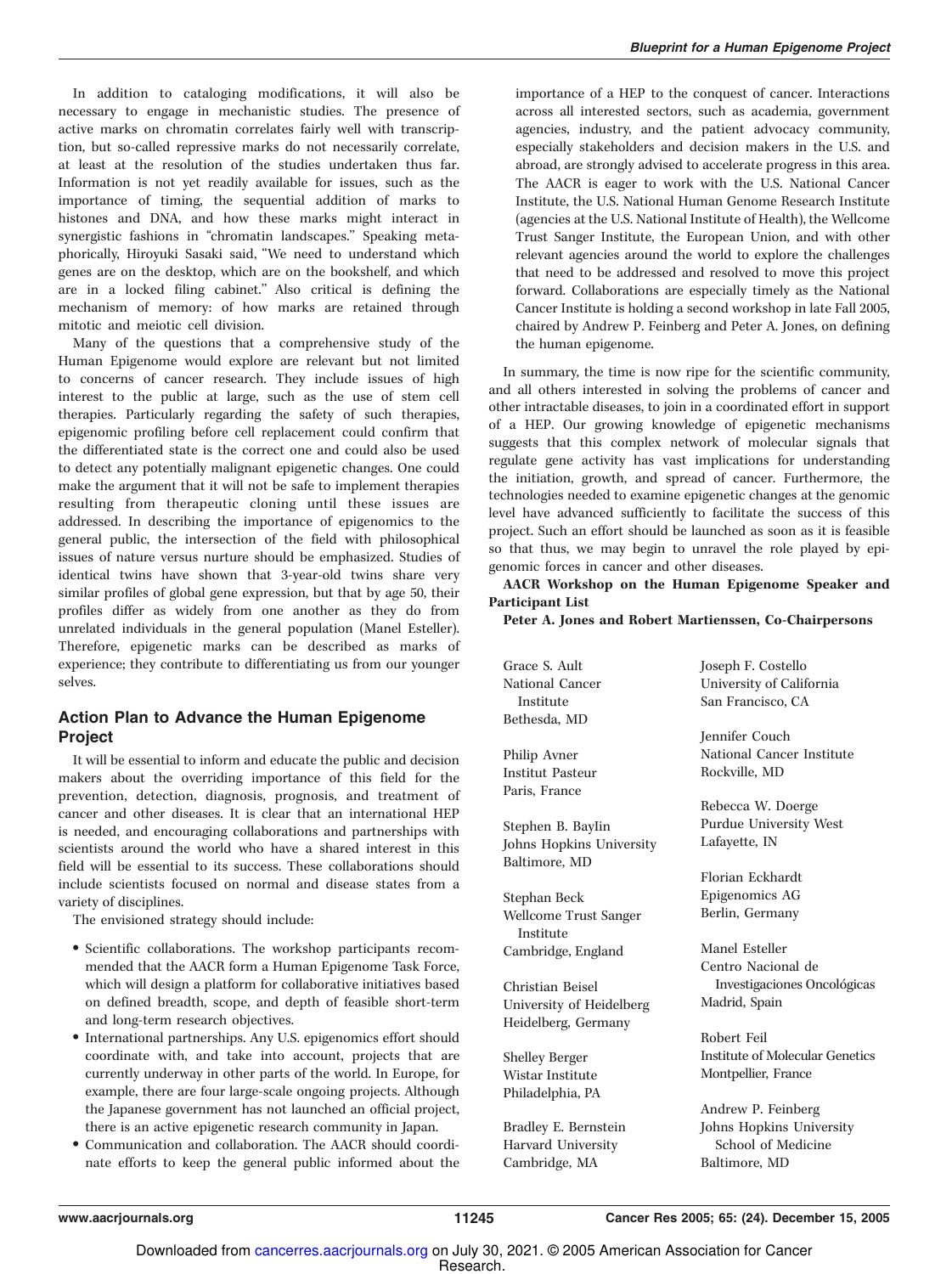#### Cancer Research

Elise Feingold NHGRI, Bethesda, MD

Anne C. Ferguson-Smith University of Cambridge Cambridge, England

Paul Flicek Wellcome Trust Genome Campus Cambridge, England

Thomas R. Gingeras AffyMetrix Santa Clara, CA

John M. Greally Albert Einstein College of Medicine Bronx, NY

Eric D. Green NHGRI Bethesda, MD

Roland Green NimbleGen Systems, Inc. Madison, WI

#### William A. Held Roswell Park Cancer Institute Buffalo, NY

Steven Henikoff Fred Hutchinson Cancer Research Center Seattle, WA

Setsuo Hirohashi National Cancer Center Research Institute Tokyo, Japan

Jeffrey A. Jeddeloh Orion Genomics, LLC St. Louis, MO

Thomas Jenuwein Research Institute of Molecular Pathology Vienna, Austria

Peter A. Jones USC/Norris Comprehensive Cancer Center Los Angeles, CA

Peter W. Laird USC/Norris Comprehensive Cancer Center Los Angeles, CA

Joost Martens Institute of Molecular Pathology Vienna, Austria

Robert Martienssen Cold Spring Harbor Laboratory Cold Spring Harbor, NY

Paul Okano National Cancer Institute Bethesda, MD

Hiroyuki Sasaki National Institute of Genetics Mishima, Japan

Kunio Shiota University of Tokyo Tokyo, Japan

Sudhir Srivastava National Cancer Institute Bethesda, MD

Henk Stunnenberg Radboud University Nijmegen Nijmegen, The Netherlands

Jeffrey M. Trent TGen Phoenix, AZ

Toshikazu Ushijima National Cancer Center Research Institute Tokyo, Japan

Mukesh Verma National Cancer Institute Bethesda, MD

Geoffrey M. Wahl The Salk Institute for Biological Studies La Jolla, CA

#### Acknowledgments

Sincere thanks are due to Suzanne Clancey for her editorial assistance with this report.

#### References

1. Zardo G, Tiirikainen M, Hong C, et al. Integrated genomic and epigenomic analyses pinpoint biallelic gene activation in tumors. Nat Genet 2002;32:453–8.

2. Rakyan V, Hildmann T, Novik K, et al. DNA methylation profiling of the human major histocompatibility complex: a pilot study for the human epigenome project. PLoS Biol 2004;2:e405.